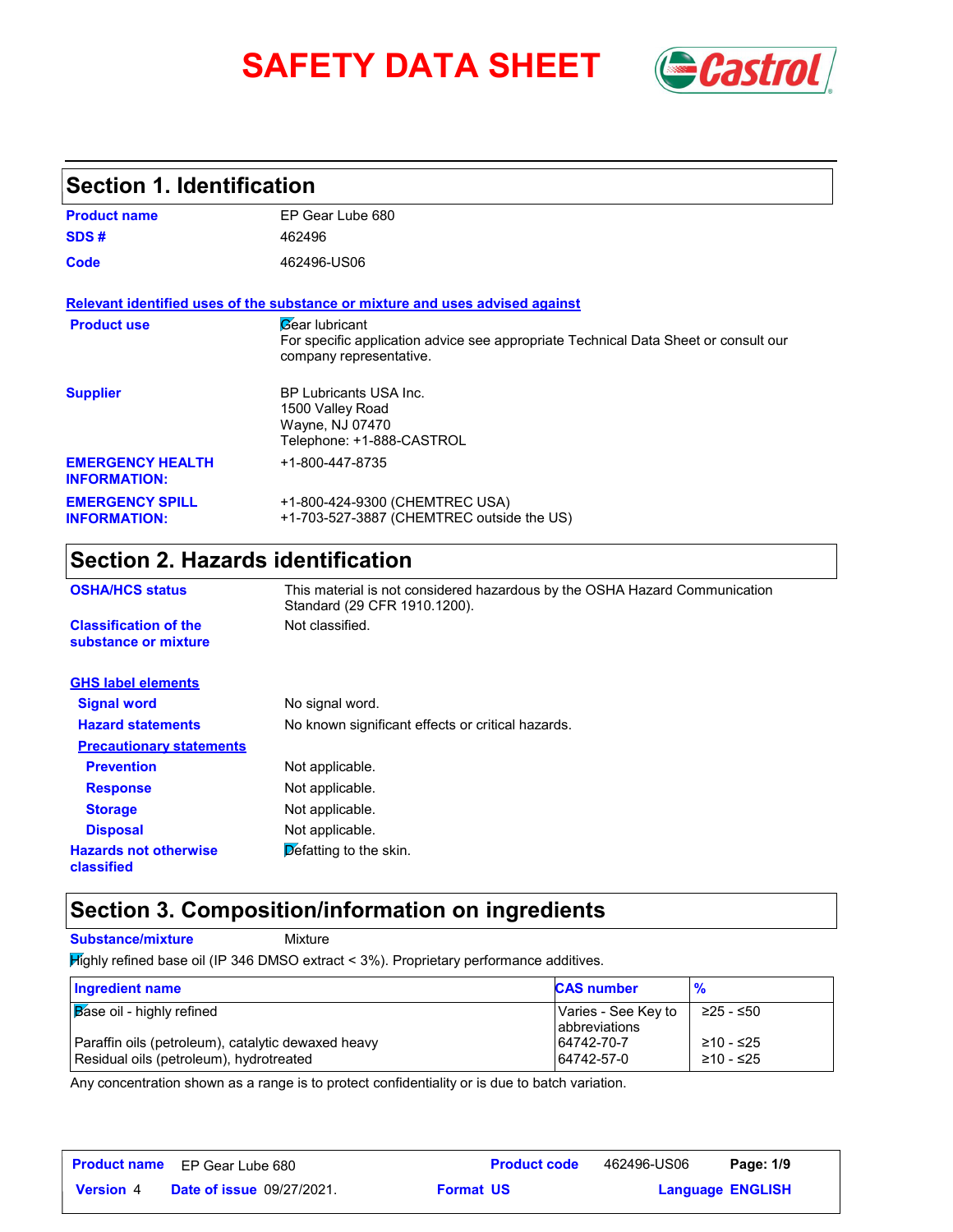# **Section 3. Composition/information on ingredients**

**There are no additional ingredients present which, within the current knowledge of the supplier and in the concentrations applicable, are classified as hazardous to health and hence require reporting in this section.**

**Occupational exposure limits, if available, are listed in Section 8.**

### **Section 4. First aid measures**

### **Description of necessary first aid measures**

| Eye contact                       | In case of contact, immediately flush eyes with plenty of water for at least 15 minutes.<br>Eyelids should be held away from the eyeball to ensure thorough rinsing. Check for and<br>remove any contact lenses. Get medical attention. |
|-----------------------------------|-----------------------------------------------------------------------------------------------------------------------------------------------------------------------------------------------------------------------------------------|
| <b>Skin contact</b>               | Wash skin thoroughly with soap and water or use recognized skin cleanser. Remove<br>contaminated clothing and shoes. Wash clothing before reuse. Clean shoes thoroughly<br>before reuse. Get medical attention if symptoms occur.       |
| <b>Inhalation</b>                 | If inhaled, remove to fresh air. Get medical attention if symptoms occur.                                                                                                                                                               |
| <b>Ingestion</b>                  | Do not induce vomiting unless directed to do so by medical personnel. Get medical<br>attention if symptoms occur.                                                                                                                       |
| <b>Protection of first-aiders</b> | No action shall be taken involving any personal risk or without suitable training.                                                                                                                                                      |

#### **Most important symptoms/effects, acute and delayed**

**See Section 11 for more detailed information on health effects and symptoms.**

#### **Indication of immediate medical attention and special treatment needed, if necessary**

| <b>Notes to physician</b>  | Treatment should in general be symptomatic and directed to relieving any effects. |
|----------------------------|-----------------------------------------------------------------------------------|
| <b>Specific treatments</b> | No specific treatment.                                                            |

# **Section 5. Fire-fighting measures**

| <b>Extinguishing media</b>                               |                                                                                                                                                                                                                                                                                                                                                                                                                                                                                                                                     |
|----------------------------------------------------------|-------------------------------------------------------------------------------------------------------------------------------------------------------------------------------------------------------------------------------------------------------------------------------------------------------------------------------------------------------------------------------------------------------------------------------------------------------------------------------------------------------------------------------------|
| <b>Suitable extinguishing</b><br>media                   | In case of fire, use foam, dry chemical or carbon dioxide extinguisher or spray.                                                                                                                                                                                                                                                                                                                                                                                                                                                    |
| Unsuitable extinguishing<br>media                        | Do not use water jet.                                                                                                                                                                                                                                                                                                                                                                                                                                                                                                               |
| <b>Specific hazards arising</b><br>from the chemical     | Swarf fires - Neat metal working oils may fume, thermally decompose or ignite if they<br>come into contact with red hot swarf. To minimise the generation of red hot swarf ensure<br>that a sufficient flow of oil is correctly directed to the cutting edge of the tool to flood it<br>throughout cutting operations. As an additional precaution swarf should be regularly<br>cleared from the immediate area to prevent the risk of fire. In a fire or if heated, a<br>pressure increase will occur and the container may burst. |
| <b>Hazardous combustion</b><br><b>products</b>           | Combustion products may include the following:<br>carbon oxides (CO, CO <sub>2</sub> ) (carbon monoxide, carbon dioxide)                                                                                                                                                                                                                                                                                                                                                                                                            |
| <b>Special protective actions</b><br>for fire-fighters   | No action shall be taken involving any personal risk or without suitable training. Promptly<br>isolate the scene by removing all persons from the vicinity of the incident if there is a fire.                                                                                                                                                                                                                                                                                                                                      |
| <b>Special protective</b><br>equipment for fire-fighters | Fire-fighters should wear positive pressure self-contained breathing apparatus (SCBA)<br>and full turnout gear.                                                                                                                                                                                                                                                                                                                                                                                                                     |

### **Section 6. Accidental release measures**

#### **Personal precautions, protective equipment and emergency procedures**

| <b>For non-emergency</b><br>personnel | No action shall be taken involving any personal risk or without suitable training.<br>Evacuate surrounding areas. Keep unnecessary and unprotected personnel from<br>entering. Do not touch or walk through spilled material. Put on appropriate personal<br>protective equipment. Floors may be slippery; use care to avoid falling. |
|---------------------------------------|---------------------------------------------------------------------------------------------------------------------------------------------------------------------------------------------------------------------------------------------------------------------------------------------------------------------------------------|
| For emergency responders              | If specialized clothing is required to deal with the spillage, take note of any information in<br>Section 8 on suitable and unsuitable materials. See also the information in "For non-<br>emergency personnel".                                                                                                                      |

|                  | <b>Product name</b> EP Gear Lube 680 |                  | <b>Product code</b> | 462496-US06             | Page: 2/9 |  |
|------------------|--------------------------------------|------------------|---------------------|-------------------------|-----------|--|
| <b>Version</b> 4 | <b>Date of issue 09/27/2021.</b>     | <b>Format US</b> |                     | <b>Language ENGLISH</b> |           |  |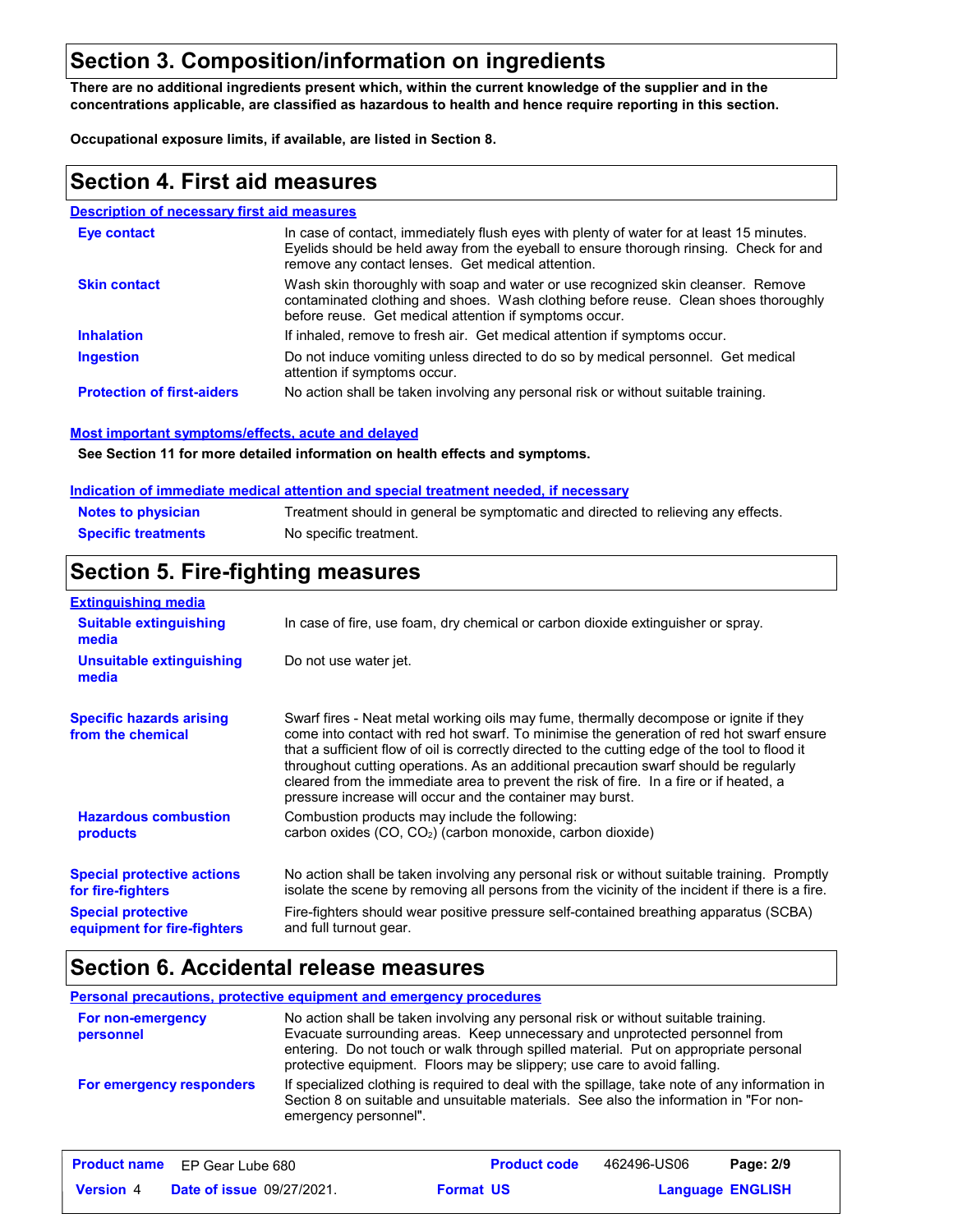# **Section 6. Accidental release measures**

| <b>Environmental precautions</b>                      | Avoid dispersal of spilled material and runoff and contact with soil, waterways, drains<br>and sewers. Inform the relevant authorities if the product has caused environmental<br>pollution (sewers, waterways, soil or air).                                                                                                                                                                      |
|-------------------------------------------------------|----------------------------------------------------------------------------------------------------------------------------------------------------------------------------------------------------------------------------------------------------------------------------------------------------------------------------------------------------------------------------------------------------|
| Methods and materials for containment and cleaning up |                                                                                                                                                                                                                                                                                                                                                                                                    |
| <b>Small spill</b>                                    | Stop leak if without risk. Move containers from spill area. Absorb with an inert material<br>and place in an appropriate waste disposal container. Dispose of via a licensed waste<br>disposal contractor.                                                                                                                                                                                         |
| Large spill                                           | Stop leak if without risk. Move containers from spill area. Prevent entry into sewers,<br>water courses, basements or confined areas. Contain and collect spillage with non-<br>combustible, absorbent material e.g. sand, earth, vermiculite or diatomaceous earth and<br>place in container for disposal according to local regulations. Dispose of via a licensed<br>waste disposal contractor. |

# **Section 7. Handling and storage**

| <b>Precautions for safe handling</b>                                             |                                                                                                                                                                                                                                                                                                                                                                                                                                                                                                                                                                                                                                                                                                                                                                                                          |
|----------------------------------------------------------------------------------|----------------------------------------------------------------------------------------------------------------------------------------------------------------------------------------------------------------------------------------------------------------------------------------------------------------------------------------------------------------------------------------------------------------------------------------------------------------------------------------------------------------------------------------------------------------------------------------------------------------------------------------------------------------------------------------------------------------------------------------------------------------------------------------------------------|
| <b>Protective measures</b>                                                       | Put on appropriate personal protective equipment (see Section 8). Concentrations of<br>mist, fumes and vapors in enclosed spaces may result in the formation of explosive<br>atmospheres. Excessive splashing, agitation or heating must be avoided. During metal<br>working, solid particles from workpieces or tools will contaminate the fluid and may<br>cause abrasions of the skin. Where such abrasions result in a penetration of the skin,<br>first aid treatment should be applied as soon as reasonably possible. The presence of<br>certain metals in the workpiece or tool, such as chromium, cobalt and nickel, can<br>contaminate the metalworking fluid, as can bacteria, and as a result may induce allergic<br>and other skin reactions, especially if personal hygiene is inadequate. |
| <b>Advice on general</b><br>occupational hygiene                                 | Eating, drinking and smoking should be prohibited in areas where this material is<br>handled, stored and processed. Wash thoroughly after handling. Remove contaminated<br>clothing and protective equipment before entering eating areas. See also Section 8 for<br>additional information on hygiene measures.                                                                                                                                                                                                                                                                                                                                                                                                                                                                                         |
| <b>Conditions for safe storage,</b><br>including any<br><i>incompatibilities</i> | Store in accordance with local regulations. Store in original container protected from<br>direct sunlight in a dry, cool and well-ventilated area, away from incompatible materials<br>(see Section 10) and food and drink. Keep container tightly closed and sealed until<br>ready for use. Store and use only in equipment/containers designed for use with this<br>product. Containers that have been opened must be carefully resealed and kept upright<br>to prevent leakage. Do not store in unlabeled containers. Use appropriate containment<br>to avoid environmental contamination.                                                                                                                                                                                                            |

# **Section 8. Exposure controls/personal protection**

### **Control parameters**

### **Occupational exposure limits**

| <b>Ingredient name</b>                               | <b>Exposure limits</b>                                                                                                                                                                                                        |
|------------------------------------------------------|-------------------------------------------------------------------------------------------------------------------------------------------------------------------------------------------------------------------------------|
| Base oil - highly refined                            | <b>ACGIH TLV (United States).</b><br>TWA: 5 mg/m <sup>3</sup> 8 hours. Issued/Revised:<br>11/2009 Form: Inhalable fraction<br><b>OSHA PEL (United States).</b><br>TWA: 5 mg/m <sup>3</sup> 8 hours. Issued/Revised:<br>6/1993 |
| Paraffin oils (petroleum), catalytic dewaxed heavy   | <b>ACGIH TLV (United States).</b><br>TWA: 5 mg/m <sup>3</sup> 8 hours. Issued/Revised:<br>11/2009 Form: Inhalable fraction<br><b>OSHA PEL (United States).</b><br>TWA: 5 mg/m <sup>3</sup> 8 hours. Issued/Revised:<br>6/1993 |
| Residual oils (petroleum), hydrotreated              | <b>ACGIH TLV (United States).</b><br>TWA: 5 mg/m <sup>3</sup> 8 hours. Issued/Revised:<br>11/2009 Form: Inhalable fraction                                                                                                    |
| <b>Product name</b><br>EP Gear Lube 680              | <b>Product code</b><br>462496-US06<br>Page: 3/9                                                                                                                                                                               |
| <b>Version 4</b><br><b>Date of issue 09/27/2021.</b> | <b>Format US</b><br><b>Language ENGLISH</b>                                                                                                                                                                                   |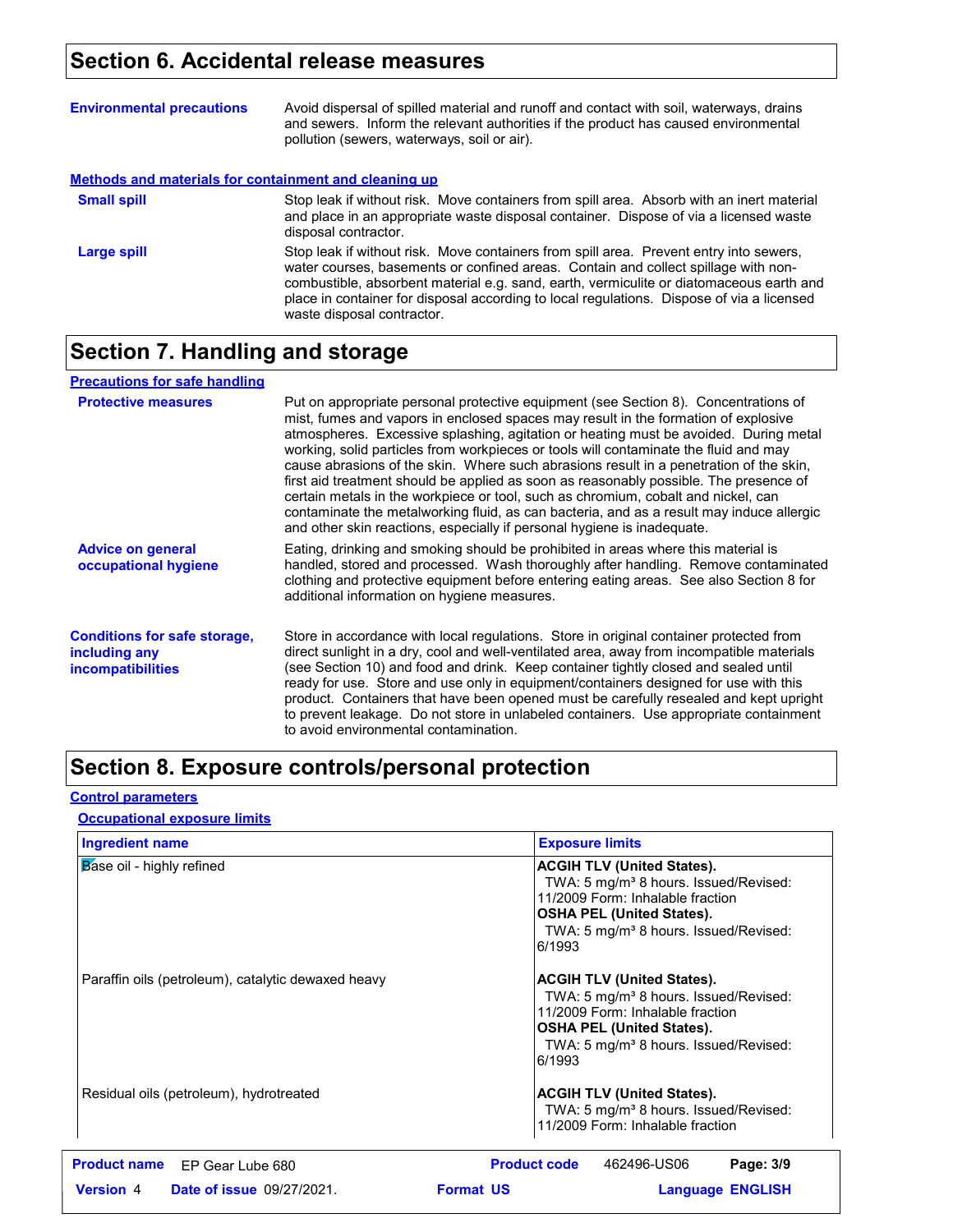# **Section 8. Exposure controls/personal protection**

**OSHA PEL (United States).**

TWA: 5 mg/m<sup>3</sup> 8 hours. Issued/Revised: 6/1993

**Language ENGLISH** 

While specific OELs for certain components may be shown in this section, other components may be present in any mist, vapor or dust produced. Therefore, the specific OELs may not be applicable to the product as a whole and are provided for guidance only.

| <b>Appropriate engineering</b><br><b>controls</b> | All activities involving chemicals should be assessed for their risks to health, to ensure<br>exposures are adequately controlled. Personal protective equipment should only be<br>considered after other forms of control measures (e.g. engineering controls) have been<br>suitably evaluated. Personal protective equipment should conform to appropriate<br>standards, be suitable for use, be kept in good condition and properly maintained.<br>Your supplier of personal protective equipment should be consulted for advice on<br>selection and appropriate standards. For further information contact your national<br>organisation for standards.<br>Provide exhaust ventilation or other engineering controls to keep the relevant airborne                                                                                            |                     |             |           |
|---------------------------------------------------|---------------------------------------------------------------------------------------------------------------------------------------------------------------------------------------------------------------------------------------------------------------------------------------------------------------------------------------------------------------------------------------------------------------------------------------------------------------------------------------------------------------------------------------------------------------------------------------------------------------------------------------------------------------------------------------------------------------------------------------------------------------------------------------------------------------------------------------------------|---------------------|-------------|-----------|
|                                                   | concentrations below their respective occupational exposure limits.<br>The final choice of protective equipment will depend upon a risk assessment. It is<br>important to ensure that all items of personal protective equipment are compatible.                                                                                                                                                                                                                                                                                                                                                                                                                                                                                                                                                                                                  |                     |             |           |
| <b>Environmental exposure</b><br><b>controls</b>  | Emissions from ventilation or work process equipment should be checked to ensure they<br>comply with the requirements of environmental protection legislation. In some cases,<br>fume scrubbers, filters or engineering modifications to the process equipment will be<br>necessary to reduce emissions to acceptable levels.                                                                                                                                                                                                                                                                                                                                                                                                                                                                                                                     |                     |             |           |
| <b>Individual protection measures</b>             |                                                                                                                                                                                                                                                                                                                                                                                                                                                                                                                                                                                                                                                                                                                                                                                                                                                   |                     |             |           |
| <b>Hygiene measures</b>                           | Wash hands, forearms and face thoroughly after handling chemical products, before<br>eating, smoking and using the lavatory and at the end of the working period.<br>Appropriate techniques should be used to remove potentially contaminated clothing.<br>Wash contaminated clothing before reusing. Ensure that eyewash stations and safety<br>showers are close to the workstation location.                                                                                                                                                                                                                                                                                                                                                                                                                                                   |                     |             |           |
| <b>Eye/face protection</b>                        | Safety glasses with side shields.                                                                                                                                                                                                                                                                                                                                                                                                                                                                                                                                                                                                                                                                                                                                                                                                                 |                     |             |           |
| <b>Skin protection</b>                            |                                                                                                                                                                                                                                                                                                                                                                                                                                                                                                                                                                                                                                                                                                                                                                                                                                                   |                     |             |           |
| <b>Hand protection</b>                            | Wear protective gloves if prolonged or repeated contact is likely. Wear chemical<br>resistant gloves. Recommended: Nitrile gloves. The correct choice of protective gloves<br>depends upon the chemicals being handled, the conditions of work and use, and the<br>condition of the gloves (even the best chemically resistant glove will break down after<br>repeated chemical exposures). Most gloves provide only a short time of protection<br>before they must be discarded and replaced. Because specific work environments and<br>material handling practices vary, safety procedures should be developed for each<br>intended application. Gloves should therefore be chosen in consultation with the supplier/<br>manufacturer and with a full assessment of the working conditions.                                                     |                     |             |           |
| <b>Body protection</b>                            | Use of protective clothing is good industrial practice.<br>Personal protective equipment for the body should be selected based on the task being<br>performed and the risks involved and should be approved by a specialist before handling<br>this product.<br>Cotton or polyester/cotton overalls will only provide protection against light superficial<br>contamination that will not soak through to the skin. Overalls should be laundered on a<br>regular basis. When the risk of skin exposure is high (e.g. when cleaning up spillages or<br>if there is a risk of splashing) then chemical resistant aprons and/or impervious chemical<br>suits and boots will be required.                                                                                                                                                             |                     |             |           |
| <b>Other skin protection</b>                      | Appropriate footwear and any additional skin protection measures should be selected<br>based on the task being performed and the risks involved and should be approved by a<br>specialist before handling this product.                                                                                                                                                                                                                                                                                                                                                                                                                                                                                                                                                                                                                           |                     |             |           |
| <b>Respiratory protection</b>                     | In case of insufficient ventilation, wear suitable respiratory equipment.<br>For protection against metal working fluids, respiratory protection that is classified as<br>"resistant to oil" (class R) or oil proof (class P) should be selected where appropriate.<br>Depending on the level of airborne contaminants, an air-purifying, half-mask respirator<br>(with HEPA filter) including disposable (P- or R-series) (for oil mists less than 50mg/m3),<br>or any powered, air-purifying respirator equipped with hood or helmet and HEPA filter<br>(for oil mists less than 125 mg/m3).<br>Where organic vapours are a potential hazard during metalworking operations, a<br>combination particulate and organic vapour filter may be necessary.<br>The correct choice of respiratory protection depends upon the chemicals being handled, |                     |             |           |
| <b>Product name</b><br>EP Gear Lube 680           |                                                                                                                                                                                                                                                                                                                                                                                                                                                                                                                                                                                                                                                                                                                                                                                                                                                   | <b>Product code</b> | 462496-US06 | Page: 4/9 |

**Date of issue** 09/27/2021. **Version** 4 **Format Language**

**Format US**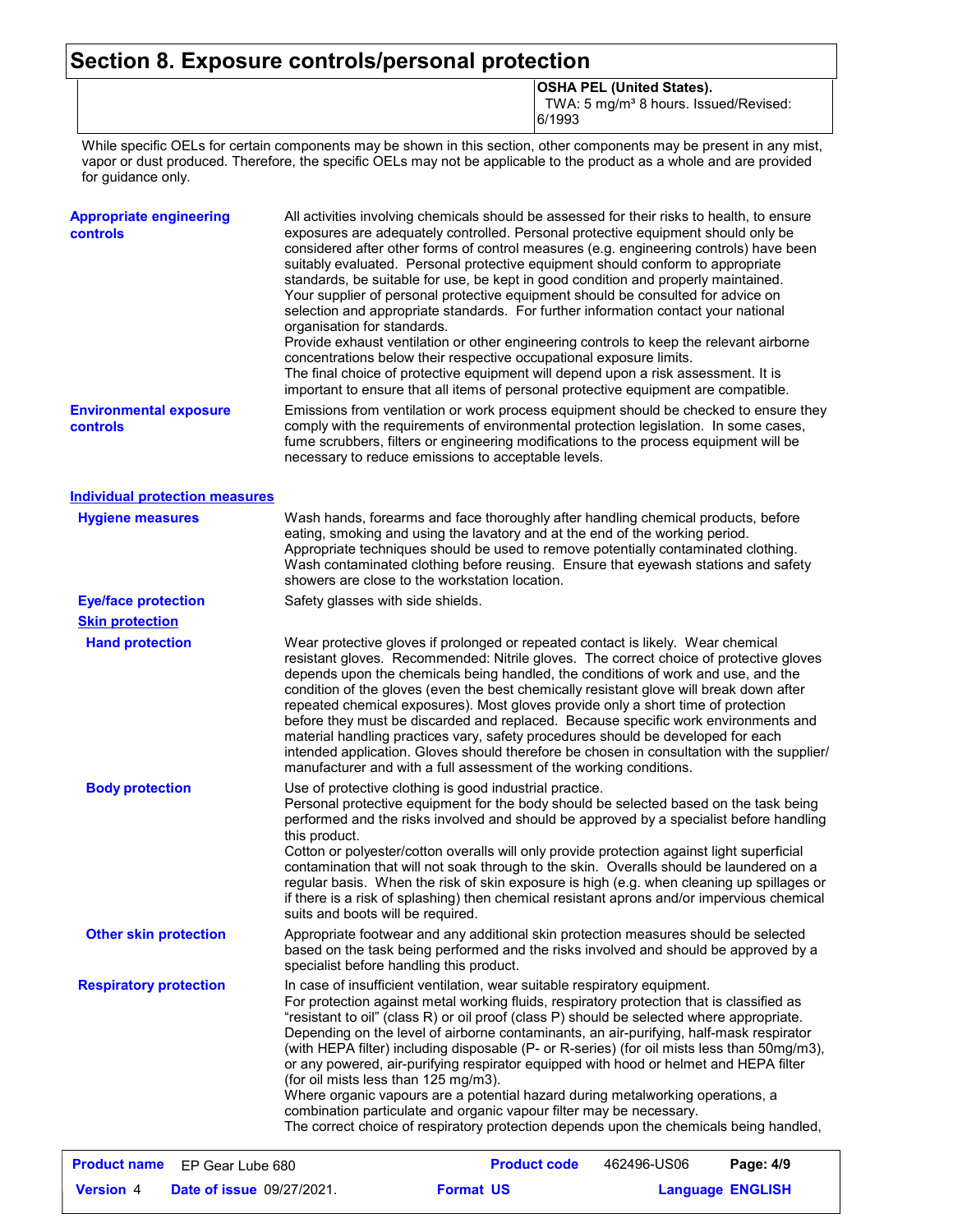### **Section 8. Exposure controls/personal protection**

the conditions of work and use, and the condition of the respiratory equipment. Safety procedures should be developed for each intended application. Respiratory protection equipment should therefore be chosen in consultation with the supplier/manufacturer and with a full assessment of the working conditions.

### **Section 9. Physical and chemical properties**

| <b>Appearance</b>                                 |                                                                                                                                |
|---------------------------------------------------|--------------------------------------------------------------------------------------------------------------------------------|
| <b>Physical state</b>                             | Liquid.                                                                                                                        |
| <b>Color</b>                                      | Brown.                                                                                                                         |
| Odor                                              | Not available.                                                                                                                 |
| <b>Odor threshold</b>                             | Not available.                                                                                                                 |
| pH                                                | Not applicable.                                                                                                                |
| <b>Melting point</b>                              | Not available.                                                                                                                 |
| <b>Boiling point</b>                              | Not available.                                                                                                                 |
| <b>Flash point</b>                                | Open cup: >200°C (>392°F) [Cleveland.]                                                                                         |
| <b>Pour point</b>                                 | -6 °C                                                                                                                          |
| <b>Evaporation rate</b>                           | Not available.                                                                                                                 |
| <b>Flammability (solid, gas)</b>                  | Not applicable. Based on - Physical state                                                                                      |
| Lower and upper explosive<br>(flammable) limits   | Not available.                                                                                                                 |
| <b>Vapor pressure</b>                             | Not available.                                                                                                                 |
| <b>Vapor density</b>                              | Not available.                                                                                                                 |
| <b>Density</b>                                    | <1000 kg/m <sup>3</sup> (<1 g/cm <sup>3</sup> ) at 15 <sup>°</sup> C                                                           |
| <b>Solubility</b>                                 | insoluble in water.                                                                                                            |
| <b>Partition coefficient: n-</b><br>octanol/water | Not available.                                                                                                                 |
| <b>Auto-ignition temperature</b>                  | Not available.                                                                                                                 |
| <b>Decomposition temperature</b>                  | Not available.                                                                                                                 |
| <b>Viscosity</b>                                  | Kinematic: 674.8 mm <sup>2</sup> /s (674.8 cSt) at 40 $^{\circ}$ C<br>Kinematic: 36.45 mm <sup>2</sup> /s (36.45 cSt) at 100°C |

# **Section 10. Stability and reactivity**

| <b>Reactivity</b>                                   | No specific test data available for this product. Refer to Conditions to avoid and<br>Incompatible materials for additional information.                                |
|-----------------------------------------------------|-------------------------------------------------------------------------------------------------------------------------------------------------------------------------|
| <b>Chemical stability</b>                           | The product is stable.                                                                                                                                                  |
| <b>Possibility of hazardous</b><br><b>reactions</b> | Under normal conditions of storage and use, hazardous reactions will not occur.<br>Under normal conditions of storage and use, hazardous polymerization will not occur. |
| <b>Conditions to avoid</b>                          | Avoid all possible sources of ignition (spark or flame).                                                                                                                |
| <b>Incompatible materials</b>                       | Reactive or incompatible with the following materials: oxidizing materials.                                                                                             |
| <b>Hazardous decomposition</b><br>products          | Under normal conditions of storage and use, hazardous decomposition products should<br>not be produced.                                                                 |

|                  | <b>Product name</b> EP Gear Lube 680 |                  | <b>Product code</b> | 462496-US06             | Page: 5/9 |  |
|------------------|--------------------------------------|------------------|---------------------|-------------------------|-----------|--|
| <b>Version 4</b> | <b>Date of issue 09/27/2021.</b>     | <b>Format US</b> |                     | <b>Language ENGLISH</b> |           |  |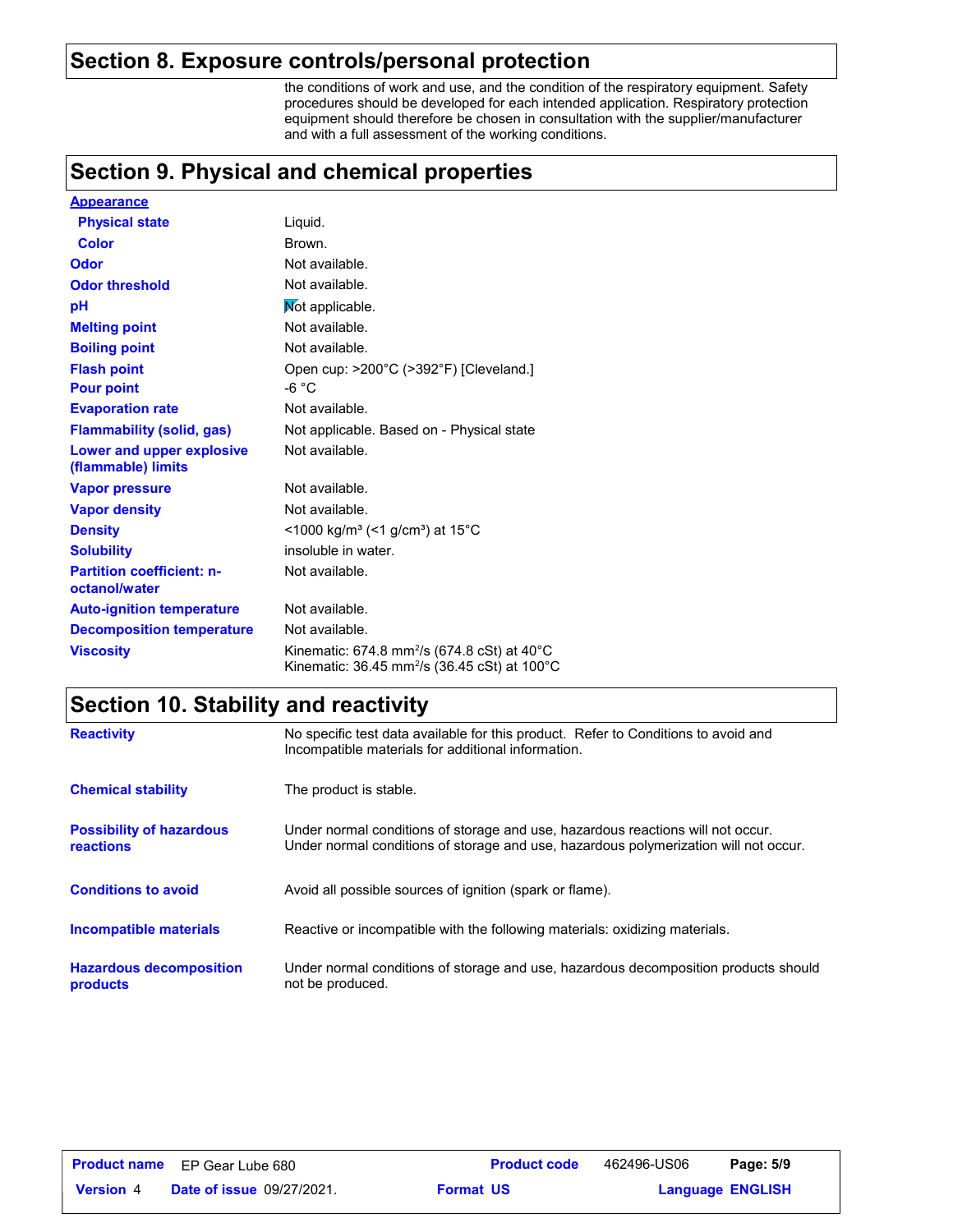# **Section 11. Toxicological information**

### **Information on toxicological effects**

| Information on the likely<br>routes of exposure | Routes of entry anticipated: Dermal, Inhalation.                                                  |
|-------------------------------------------------|---------------------------------------------------------------------------------------------------|
| <b>Potential acute health effects</b>           |                                                                                                   |
| <b>Eye contact</b>                              | No known significant effects or critical hazards.                                                 |
| <b>Skin contact</b>                             | No known significant effects or critical hazards.                                                 |
| <b>Inhalation</b>                               | Vapor inhalation under ambient conditions is not normally a problem due to low vapor<br>pressure. |
| <b>Ingestion</b>                                | No known significant effects or critical hazards.                                                 |

|                     | Symptoms related to the physical, chemical and toxicological characteristics     |
|---------------------|----------------------------------------------------------------------------------|
| <b>Eye contact</b>  | No specific data.                                                                |
| <b>Skin contact</b> | Adverse symptoms may include the following:<br>irritation<br>dryness<br>cracking |
| <b>Inhalation</b>   | No specific data.                                                                |
| <b>Ingestion</b>    | No specific data.                                                                |

### **Delayed and immediate effects and also chronic effects from short and long term exposure**

| <b>Short term exposure</b>                   |                                                   |
|----------------------------------------------|---------------------------------------------------|
| <b>Potential immediate</b><br>effects        | Not available.                                    |
| <b>Potential delayed effects</b>             | Not available.                                    |
| Long term exposure                           |                                                   |
| <b>Potential immediate</b><br><b>effects</b> | Not available.                                    |
| <b>Potential delayed effects</b>             | Not available.                                    |
| <b>Potential chronic health effects</b>      |                                                   |
| General                                      | No known significant effects or critical hazards. |
| <b>Carcinogenicity</b>                       | No known significant effects or critical hazards. |
| <b>Mutagenicity</b>                          | No known significant effects or critical hazards. |
| <b>Teratogenicity</b>                        | No known significant effects or critical hazards. |
| <b>Developmental effects</b>                 | No known significant effects or critical hazards. |
| <b>Fertility effects</b>                     | No known significant effects or critical hazards. |

### **Numerical measures of toxicity**

**Acute toxicity estimates**

Not available.

# **Section 12. Ecological information**

#### **Toxicity**

No testing has been performed by the manufacturer.

### **Persistence and degradability**

Not expected to be rapidly degradable.

#### **Bioaccumulative potential**

|                  | <b>Product name</b> EP Gear Lube 680 | <b>Product code</b> | 462496-US06 | Page: 6/9               |  |
|------------------|--------------------------------------|---------------------|-------------|-------------------------|--|
| <b>Version 4</b> | <b>Date of issue 09/27/2021.</b>     | <b>Format US</b>    |             | <b>Language ENGLISH</b> |  |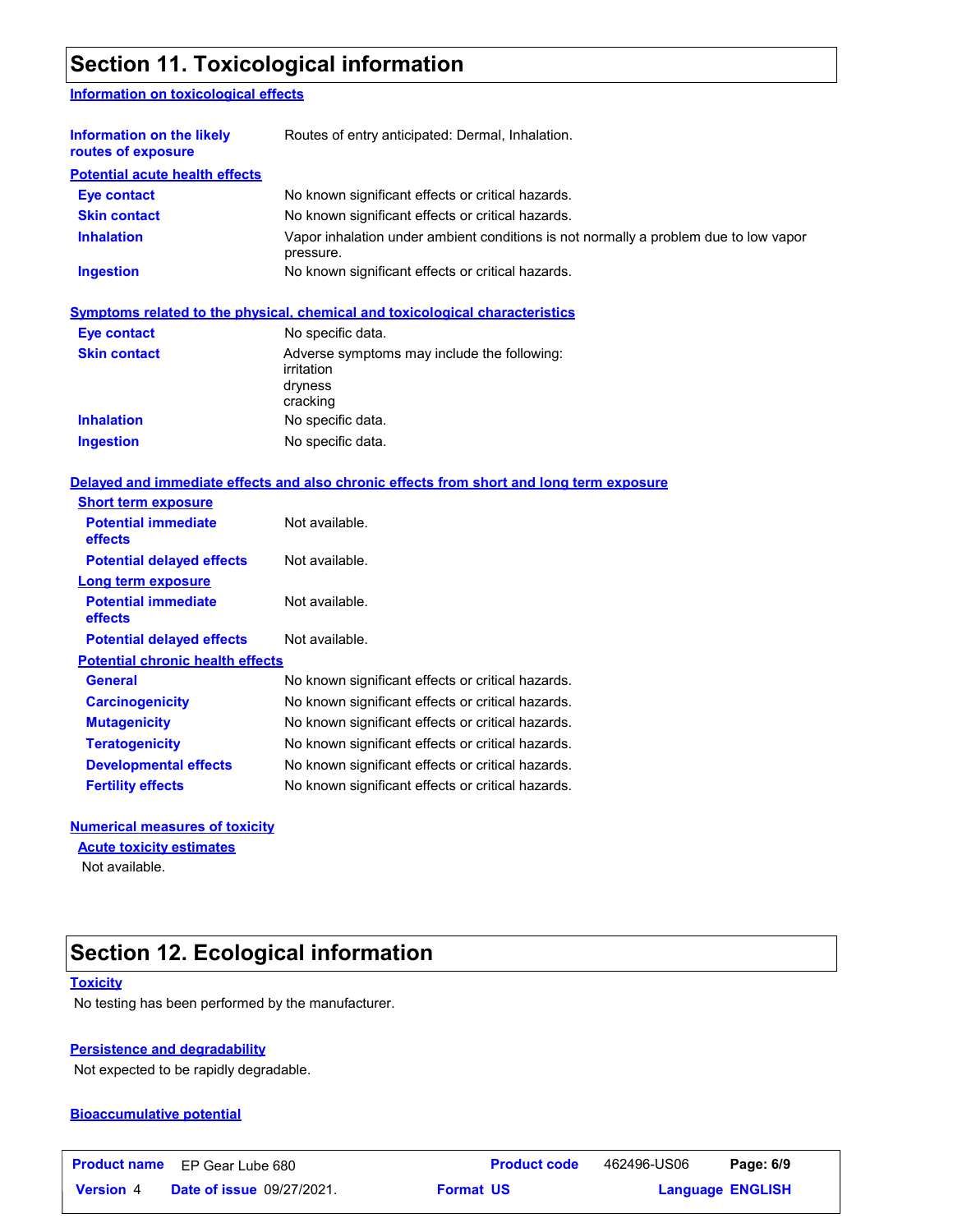# **Section 12. Ecological information**

This product is not expected to bioaccumulate through food chains in the environment.

| <b>Mobility in soil</b>                                 |                                                                                                                           |
|---------------------------------------------------------|---------------------------------------------------------------------------------------------------------------------------|
| <b>Soil/water partition</b><br><b>coefficient (Koc)</b> | Not available.                                                                                                            |
| <b>Mobility</b>                                         | Spillages may penetrate the soil causing ground water contamination.                                                      |
| <b>Other adverse effects</b>                            | No known significant effects or critical hazards.                                                                         |
| <b>Other ecological information</b>                     | Spills may form a film on water surfaces causing physical damage to organisms. Oxygen<br>transfer could also be impaired. |

### **Section 13. Disposal considerations**

**Disposal methods**

The generation of waste should be avoided or minimized wherever possible. Significant quantities of waste product residues should not be disposed of via the foul sewer but processed in a suitable effluent treatment plant. Dispose of surplus and non-recyclable products via a licensed waste disposal contractor. Disposal of this product, solutions and any by-products should at all times comply with the requirements of environmental protection and waste disposal legislation and any regional local authority requirements. Waste packaging should be recycled. Incineration or landfill should only be considered when recycling is not feasible. This material and its container must be disposed of in a safe way. Empty containers or liners may retain some product residues. Avoid dispersal of spilled material and runoff and contact with soil, waterways, drains and sewers.

# **Section 14. Transport information**

|                                      | <b>DOT Classification</b> | <b>TDG Classification</b> | <b>IMDG</b>    | <b>IATA</b>    |
|--------------------------------------|---------------------------|---------------------------|----------------|----------------|
| <b>UN number</b>                     | Not regulated.            | Not regulated.            | Not regulated. | Not regulated. |
| <b>UN proper</b><br>shipping name    |                           |                           |                |                |
| <b>Transport</b><br>hazard class(es) |                           |                           |                |                |
| <b>Packing group</b>                 |                           |                           |                |                |
| <b>Environmental</b><br>hazards      | No.                       | No.                       | No.            | l No.          |
| <b>Additional</b><br>information     |                           |                           |                |                |

**Special precautions for user** Not available.

**Transport in bulk according to IMO instruments** Not available.

### **Section 15. Regulatory information**

**U.S. Federal regulations**

**United States inventory** All components are active or exempted.

**SARA 302/304 (TSCA 8b)**

### **Composition/information on ingredients**

No products were found.

#### **SARA 311/312**

|                  | <b>Product name</b> EP Gear Lube 680 |                  | <b>Product code</b> | 462496-US06             | Page: 7/9 |  |
|------------------|--------------------------------------|------------------|---------------------|-------------------------|-----------|--|
| <b>Version</b> 4 | <b>Date of issue 09/27/2021.</b>     | <b>Format US</b> |                     | <b>Language ENGLISH</b> |           |  |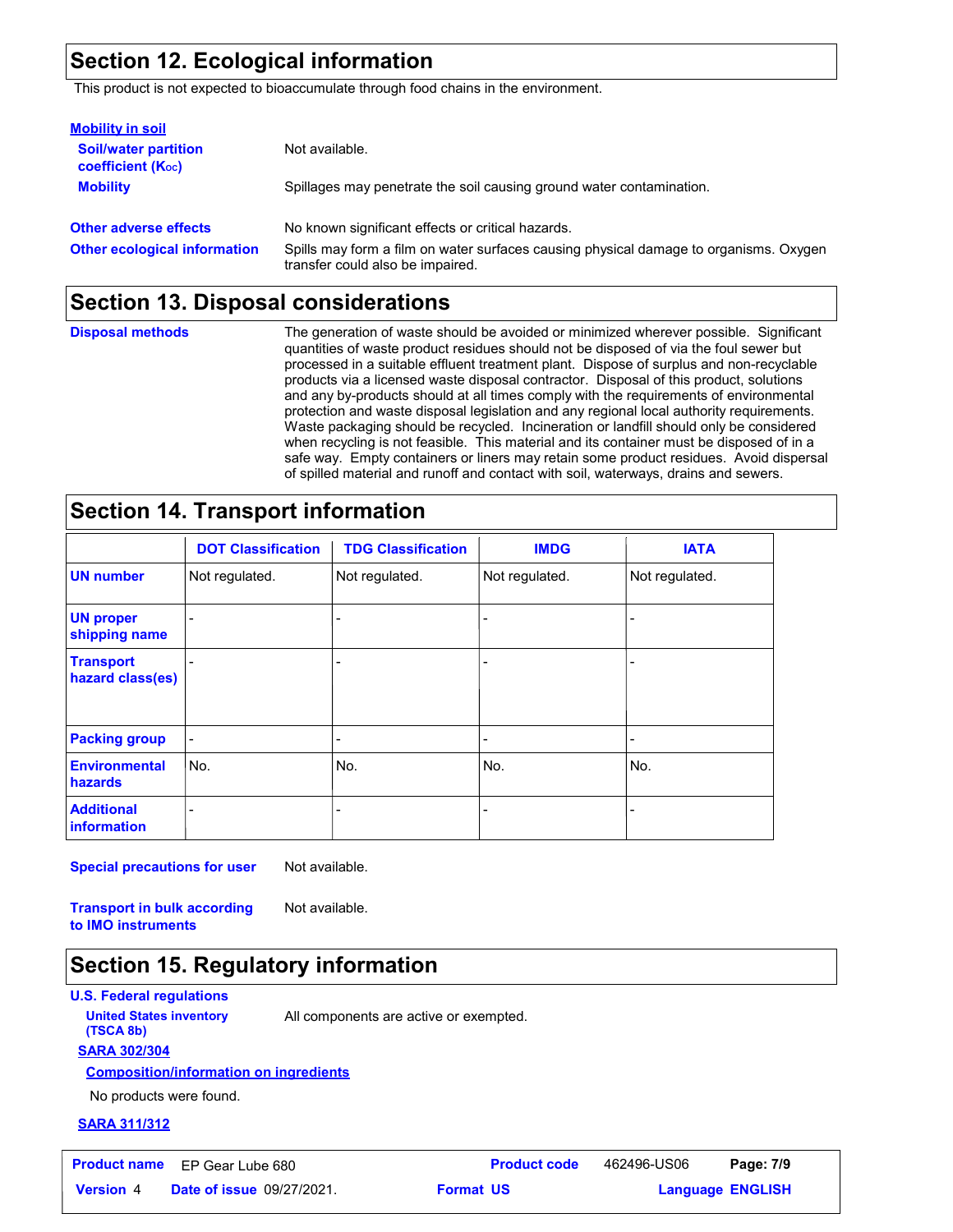# **Section 15. Regulatory information**

| <b>Classification</b>                      | Not applicable.                                                                                                                             |
|--------------------------------------------|---------------------------------------------------------------------------------------------------------------------------------------------|
| <b>SARA 313</b>                            |                                                                                                                                             |
| <b>Form R - Reporting</b><br>requirements  | This product does not contain any hazardous ingredients at or above requiated<br>thresholds.                                                |
| <b>Supplier notification</b>               | This product does not contain any hazardous ingredients at or above regulated<br>thresholds.                                                |
| <b>State regulations</b>                   |                                                                                                                                             |
| <b>Massachusetts</b>                       | The following components are listed: OIL MIST, MINERAL; MINERAL OIL,<br>PETROLEUM PARAFFIN OILS, CATALYTIC DEWAXED HEAVY; OIL MIST, MINERAL |
| <b>New Jersey</b>                          | None of the components are listed.                                                                                                          |
| <b>Pennsylvania</b>                        | None of the components are listed.                                                                                                          |
| <b>California Prop. 65</b><br>$\mathbf{A}$ |                                                                                                                                             |

WARNING: This product can expose you to chemicals including Methyl isobutyl ketone and Ethylene oxide, which are known to the State of California to cause cancer and birth defects or other reproductive harm. This product can expose you to chemicals including Ethyl acrylate, Propylene oxide and 1,4-Dioxane, which are known to the State of California to cause cancer. For more information go to www.P65Warnings.ca.gov.

| <b>Other regulations</b>                                        |                                                                                                          |
|-----------------------------------------------------------------|----------------------------------------------------------------------------------------------------------|
| <b>Australia inventory (AICS)</b>                               | All components are listed or exempted.                                                                   |
| <b>Canada inventory</b>                                         | All components are listed or exempted.                                                                   |
| <b>China inventory (IECSC)</b>                                  | All components are listed or exempted.                                                                   |
| <b>Japan inventory (ENCS)</b>                                   | All components are listed or exempted.                                                                   |
| <b>Korea inventory (KECI)</b>                                   | All components are listed or exempted.                                                                   |
| <b>Philippines inventory</b><br>(PICCS)                         | All components are listed or exempted.                                                                   |
| <b>Taiwan Chemical</b><br><b>Substances Inventory</b><br>(TCSI) | All components are listed or exempted.                                                                   |
| <b>REACH Status</b>                                             | For the REACH status of this product please consult your company contact, as<br>identified in Section 1. |

# **Section 16. Other information**

| <b>National Fire Protection Association (U.S.A.)</b>                                                                               |                                                                                                                                                                                                                                                                                                                                                                                                                                                                                                                                                                                                                                                                                                                                                 |  |  |  |
|------------------------------------------------------------------------------------------------------------------------------------|-------------------------------------------------------------------------------------------------------------------------------------------------------------------------------------------------------------------------------------------------------------------------------------------------------------------------------------------------------------------------------------------------------------------------------------------------------------------------------------------------------------------------------------------------------------------------------------------------------------------------------------------------------------------------------------------------------------------------------------------------|--|--|--|
| <b>Health</b>                                                                                                                      | <b>Flammability</b><br><b>Instability/Reactivity</b><br><b>Special</b>                                                                                                                                                                                                                                                                                                                                                                                                                                                                                                                                                                                                                                                                          |  |  |  |
| <b>History</b><br>Date of issue/Date of<br>revision<br>Date of previous issue<br><b>Prepared by</b><br><b>Key to abbreviations</b> | 09/27/2021.<br>07/23/2019.<br><b>Product Stewardship</b><br>ACGIH = American Conference of Industrial Hygienists<br>ATE = Acute Toxicity Estimate<br><b>BCF</b> = Bioconcentration Factor<br>CAS Number = Chemical Abstracts Service Registry Number<br>GHS = Globally Harmonized System of Classification and Labelling of Chemicals<br>IATA = International Air Transport Association<br>IBC = Intermediate Bulk Container<br>IMDG = International Maritime Dangerous Goods<br>LogPow = logarithm of the octanol/water partition coefficient<br>MARPOL = International Convention for the Prevention of Pollution From Ships, 1973 as<br>modified by the Protocol of 1978. ("Marpol" = marine pollution)<br>OEL = Occupational Exposure Limit |  |  |  |
|                                                                                                                                    | SDS = Safety Data Sheet<br>STEL = Short term exposure limit                                                                                                                                                                                                                                                                                                                                                                                                                                                                                                                                                                                                                                                                                     |  |  |  |

|                  | <b>Product name</b> EP Gear Lube 680 |                  | <b>Product code</b> | 462496-US06 | Page: 8/9               |  |
|------------------|--------------------------------------|------------------|---------------------|-------------|-------------------------|--|
| <b>Version</b> 4 | <b>Date of issue 09/27/2021.</b>     | <b>Format US</b> |                     |             | <b>Language ENGLISH</b> |  |